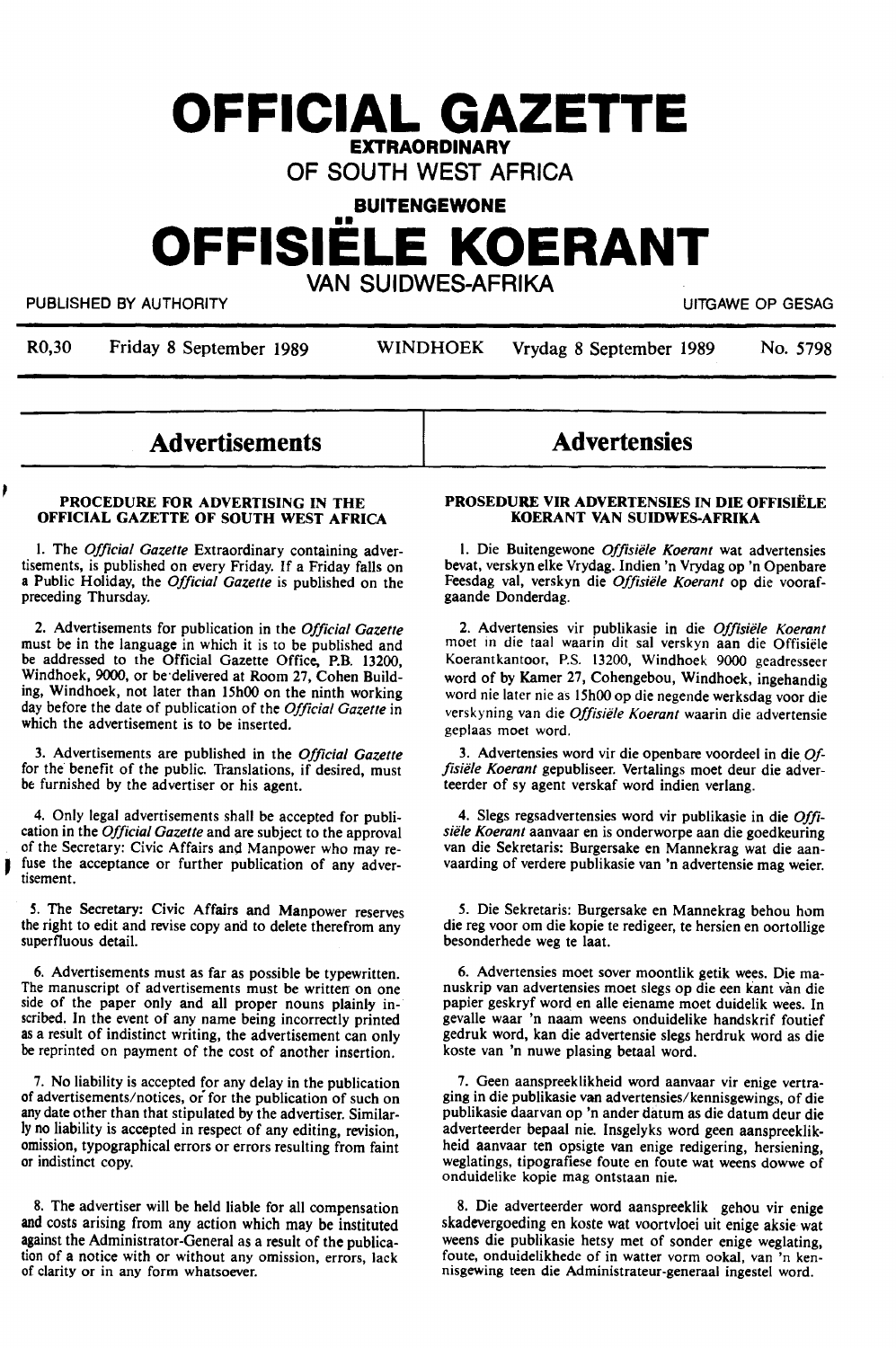9. The subscription for the *Official Gazette* is R25 plus GST per annum, post free in this territory and the Republic of South Africa, obtainable from Star Binders and Printers, P.O. Box 56, Windhoek, 9000. Postage must be prepaid by overseas subscribers. Single copies of the *Official Gazette*  are obtainable from Star Binders & Printers, P.O. Box 56, Windhoek 9000, at the price as printed on copy. Copies are kept in stock for two years only.

IO. The charge for the insertion of notices is as follows and is payable in the form of cheques, postal or money orders:

## **LIST OF FIXED TARIFF RATES**

| STANDARDISED NOTICES                                                                                                                          | Rate per<br>insertion<br>R |
|-----------------------------------------------------------------------------------------------------------------------------------------------|----------------------------|
| Transfer of business                                                                                                                          | 3,25                       |
| Deeds: Lost documents                                                                                                                         | 6,00                       |
| Business notices                                                                                                                              | 5.00                       |
| Administration of Estates Acts Notices, Forms<br>J. 187, 193, 197, 295, 297, 517 and 519                                                      | 2,00                       |
| Third party insurance claims for compensation.                                                                                                | 2,50                       |
| Insolvency Act and Company Acts Notices: J. 28,<br>J. 29. Forms 1 to 9                                                                        | 4.00                       |
| $N.B.$ - Forms 2 and 6 - additional statements<br>according to word count table, added to the basic<br>tariff.                                |                            |
| Change of name (four insertions)                                                                                                              | 60,00                      |
| Naturalisation notices (including a reprint for the<br>advertiser)                                                                            | 2,00                       |
| Unclaimed moneys — only in the <i>Official Gazette</i><br>Extraordinary, closing date 15 January (per entry<br>of "name, address and amount") | 0,80                       |
| Butchers' notices                                                                                                                             | 5.00                       |
| Slum Clearance Court Notices, per premises                                                                                                    | 4,00                       |
| Lost life insurance policies                                                                                                                  | 2,00                       |
|                                                                                                                                               |                            |

# **NON-STANDARDISED** NOTICES

| Company notices:                                                                                                                                                                                          | R     |
|-----------------------------------------------------------------------------------------------------------------------------------------------------------------------------------------------------------|-------|
| Short notices: Meetings, resolutions, offers of com-<br>promise, conversions of companies, voluntary<br>windings-up, etc.: closing of members' registers<br>for transfer and/or declarations of dividends | 11,00 |
| Liquor Licence Notices (In Official Gazette, Ex-<br>traordinary viz. (June/Tvl; November/Cape;<br>January/O.F.S.; April/Natal), per bilingual                                                             | 7.00  |
| Declaration of dividends with profit statements, in-<br>cluding notes $\ldots \ldots \ldots \ldots \ldots \ldots \ldots \ldots \ldots$                                                                    | 25.00 |
| Long notices: Transfers, changes in respect of<br>shares or capital, redemptions, resolutions, volun-                                                                                                     | 37,00 |
| Trade marks in South West Africa                                                                                                                                                                          | 11.00 |
| Liquidators' and other appointees' notices $\dots$ .                                                                                                                                                      | 7,00  |

9. Die jaarlikse intekengeld op die *Offisiele Koerant* is **R2S**  plus belasting posvry in hierdie gebied en die Republiek van Suid-Afrika, verkrygbaar by Star Binders & Printers, Posbus 56, Windhoek, 9000. Oorsese intekenaars moet posgeld vooruitbetaal. Enke! eksemplare van die *Offisiele Koerant* is verkrygbaar van Star Binders & Printers, Posbus 56, Wind• hoek, 9000 teen die prys soos gedruk op eksemplaar. Eksem• plare word vir slegs twee jaar in voorraad gehou.

10. Die koste vir die plasing van kennisgewings is soos volg en is betaalbaar by wyse van tjeks, wissels, pos- of geldorders:

# **LYS VAN VASTE TARIEWE**

| GESTANDAARDISEERDE<br><b>KENNISGEWINGS</b>                                                                                                                                                                     | Tarief per<br>plasing<br>R |
|----------------------------------------------------------------------------------------------------------------------------------------------------------------------------------------------------------------|----------------------------|
| Oordrag van besigheid $\ldots \ldots \ldots \ldots \ldots \ldots$                                                                                                                                              | 3,25                       |
| Aktes: Verlore dokumente                                                                                                                                                                                       | 6,00                       |
| Besigheidskennisgewings                                                                                                                                                                                        | 5,00                       |
| Boedelwettekennisgewings: Vorms J. 187, 193,<br>197, 295, 297, 517 en 519                                                                                                                                      | 2,00                       |
| Derdepartyassuransie-eise om skadevergoeding.                                                                                                                                                                  | 2,50                       |
| Insolvensiewet- en maatskappywettekennisge-<br>wings: J. 28, J. 29. Vorms 1 tot 9                                                                                                                              | 4,00                       |
| $L.W. - V \text{orms } 2 \text{ en } 6 - \text{bykomstige verklarings}$<br>volgens woordetaltabel, toegevoeg tot die basie-<br>se tarief.                                                                      |                            |
| Naamsverandering (vier plasings)                                                                                                                                                                               | 60,00                      |
| Naturalisasiekennisgewings (insluitende 'n her-<br>druk vir die adverteerder)                                                                                                                                  | 2,00                       |
| Onopgeëiste geld — slegs in die Buitengewone $Of$ -<br>fisiële Koerant sluitingsdatum 15 Januarie (per in-<br>skrywings van "naam, adres en bedrag")                                                           | 0.80                       |
| Slagterskennisgewings                                                                                                                                                                                          | 5,00                       |
| Slumopruimingshofkennisgewings, per perseel                                                                                                                                                                    | 4,00                       |
| Verlore lewensversekeringspolisse                                                                                                                                                                              | 2.00                       |
| NIE-GESTANDAARDISEERDE KENNISGEWINGS                                                                                                                                                                           |                            |
| Maatskappykennisgewings:                                                                                                                                                                                       | R                          |
| Kort kennisgewings: Vergaderings, besluite, aanbod<br>van skikking, omskepping van maatskappye, vry-<br>willige likwidasie, ens.: sluiting van lederegisters<br>vir oordragte en/of verklarings van dividende. | 11,00                      |
| Dranklisensiekennisgewings (in Buitengewone Of-<br>fisiële Koerante, t.w. (Junie/Tvl.; November/<br>Kaap; Januarie/OVS; April/Natal) per tweetalige<br>aansoek                                                 | i<br>7,00                  |
| Verklaring van dividende met profytstate, notas in-<br>gesluit                                                                                                                                                 | 25,00                      |
| Lang kennisgewings: Oordragte, veranderings met<br>betrekking tot aandele of kapitaal, aflossings, be-<br>sluite, vrywillige likwidasies                                                                       | g<br>37,00                 |
| Handelsmerke in Suidwes-Afrika                                                                                                                                                                                 | 11,00                      |
| Likwidateurs en ander aangesteldes se kennisge-                                                                                                                                                                | 궱                          |
|                                                                                                                                                                                                                | 7,00                       |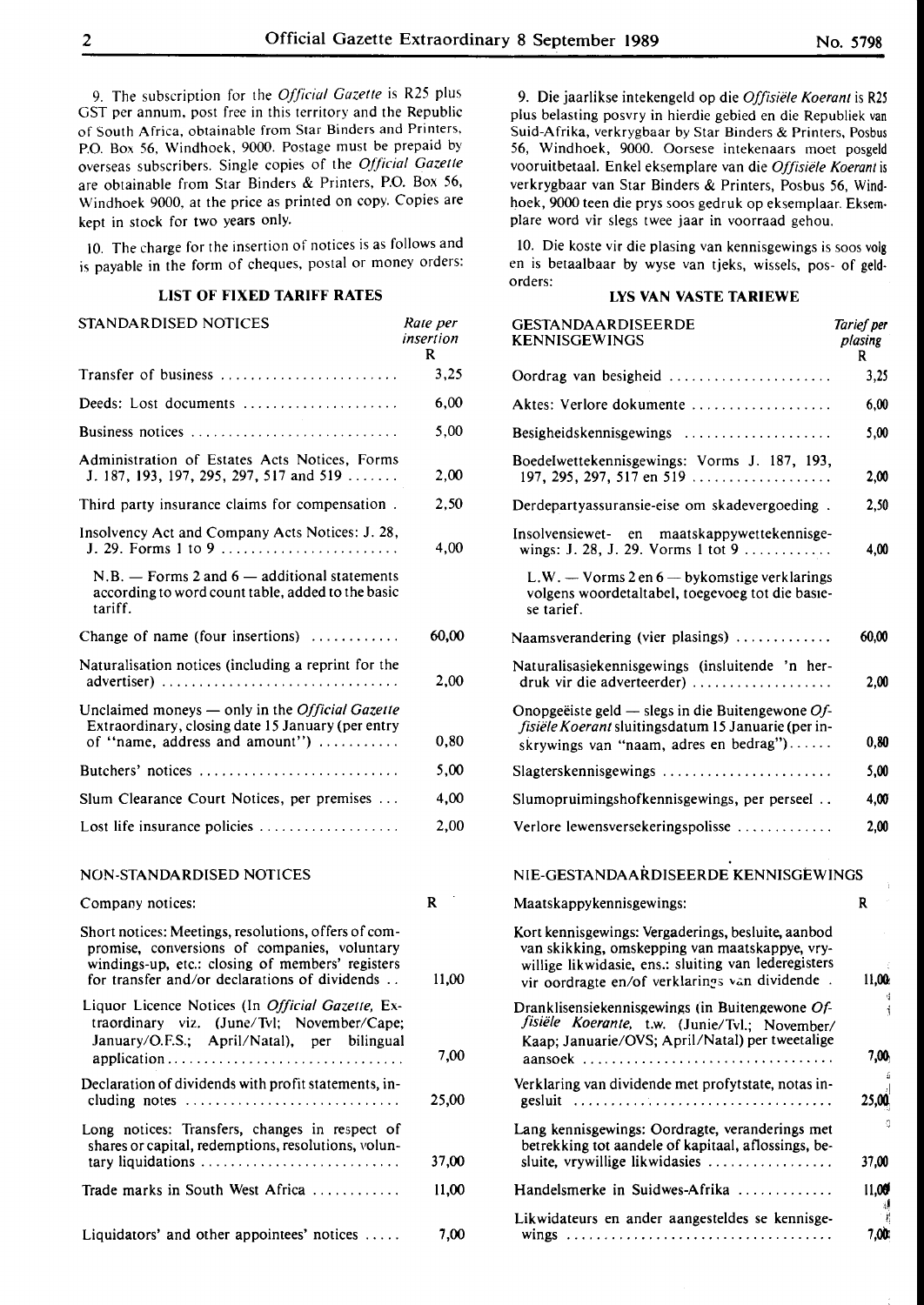# SALES IN EXECUTION AND OTHER PUBLIC SALES:

| Sales in execution                  | 18.00 |
|-------------------------------------|-------|
| Public auctions, sales and tenders: |       |
|                                     | 6.00  |
|                                     | 15.00 |
|                                     | 23.00 |

# ORDERS OF THE COURT:

| Provisional and final liquidations or sequestra-          |       |
|-----------------------------------------------------------|-------|
|                                                           | 14,00 |
| Reduction or change in capital mergers, offers of         |       |
| compromise                                                | 37.00 |
| Judical managements, curator bonis and similar            |       |
| and extensive rule nisi                                   | 37,00 |
| Extension of return date $\dots\dots\dots\dots\dots\dots$ | 4.00  |
| Supersession and discharge of petitions (J. 158)          | 4.00  |

11. The charge for the insertion of advertisements other than the notices mentioned in paragraph 10 is at the rate of 56c per cm double column. (Fractions of a cm must be calculated as a cm).

12. No advertisements shall be inserted unless the charge is prepaid. Cheques, drafts, postal or money orders must be made payable to the Secretary: Civic Affairs and Manpower.

#### Form/Vorm J187

#### **LIQUIDATION AND DISTRIBUTION ACCOUNTS IN DECEASED ESTATES LYING FOR INSPECTION**

In terms of section  $35(5)$  of Act 66 of 1965, notice is hereby given that copies of the liquidation and distribution accounts (first and final, *unless otherwise stated)* in the estates specified below will be open for the inspection of all persons interested therein for a period of 21 days (or shorter or longer if specially stated) from the date specified or from the date of publication hereof, whichever may be the later, and at the offices of the Master and Magistrates as stated.

Should no objection thereto be lodged with the Master concerned during the specified period, the executors will proceed to make payments in accordance with the accounts.

150/89 MULDER Martha Maria Magdalena, 2505070100061, Plaas La Gratia, Karasburg. Johannes Cornelius Mulder, 2509215013002. Karasburg, Windhoek. Mnr A Mulder, Posbus 22373, Windhoek.

573/88 **VAN WYK** Willem Steenkamp, 3911080100250, Mariental. Huibrecht Aletta Johanna Van Wyk. Mariental Windhoek. Standard Bank SWA Beperk, Posbus 2164.

# GEREGTELIKE EN ANDER OPENBARE VERKOPE:

| Geregtelike verkope                    | 18.00 |
|----------------------------------------|-------|
| Openbare veilings, verkope en tenders: |       |
|                                        | 6.00  |
| 76 tot 250 woorde                      | 15.00 |
|                                        | 23.00 |

# ORDERS VAN DIE HOF:

| Voorlopige en finale likwidasies of sekwestrasies                                     | 14,00 |
|---------------------------------------------------------------------------------------|-------|
| Vermindering of verandering in kapitaalsame-<br>smeltings, aanbod van skikking        | 37,00 |
| Geregtelike besture, kurator bonis en soortgelyke<br>en uitgebreide bevel <i>nisi</i> | 37,00 |
| Verlenging van keerdatum                                                              | 4.00  |
| Tersydestellings en afwysings van petisies (J. 158)                                   | 4.00  |

11. Die koste vir die plasing van advertensies, behalwe die kennisgewings wat in paragraaf 10 genoem word. is teen die tarief van 56c per cm dubbelkolom. (Gedeeltes van 'n cm moet as voile cm bereken word).

12. Geen advertensie word geplaas tensy die koste nie vooruitbetaal is nie. Tjeks, wissels, pos- en geldorders moet aan die Sekretaris,: Burgersake en Mannekrag betaalbaar gemaak word.

#### **LIKWIDASIE- EN DISTRIBUSIEREKENING IN BESTORWE BOEDELS WAT TER INSAE LÊ**

lngevolge artikel 35(5) van Wet 66 van 1965, word hierby kennis gegee dat duplikate van die likwidasie- en distribusierekenings (eerste en finale, *tensy anders vermeld)* in die boedels hieronder vermeld, in die kantore van die Meester en Landdroste soos vermeld en gedurende 'n tydperk van 21 dae (of korter of !anger *indien spesiaal vermeld)* vanaf gemelde datums of vanaf datum van publikasie hiervan, as dit later is, ter insae lê van alle persone wat daarby belang het.

lndien binne genoemde tydperk geen besware daarteen by die betrokke Meester ingedien word nie, gaan die eksekuteurs oor tot die uitbetalings ingevolge gemelde rekenings.

376/88 SABATTA Seth Hendrik Karl, 4709130800047, Erf 3486, Katutura, Windhoek. Willemina Elisabeth Sabatta, 5308280800172, Windhoek. Mev. W.E. Sabatta, P/a Capital Trust (Pty) Ltd, Posbus 20982, Windhoek, 9000.

573/88 BERTRAM Annemarie Gertrud Erna, 360722002608, Helmeringhausen distrik Bethanie. Bethanie, Windhoek. Standard Bank SWA Beperk, Posbus 2164, Windhoek.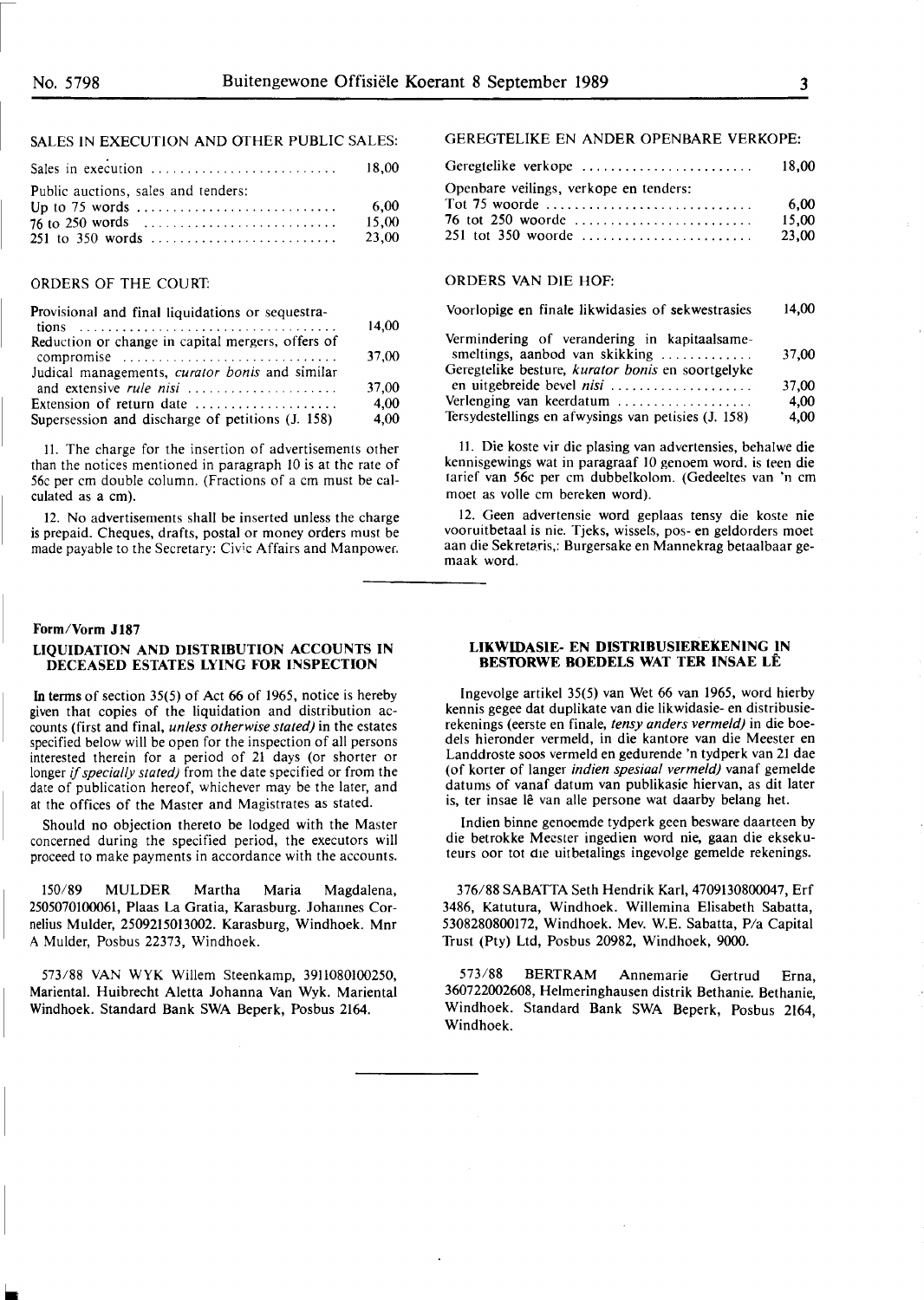#### **Form/Vorm J 193 NOTICE** TO **CREDITORS IN DECEASED ESTATES**

All persons having claims against the estates mentioned below are hereby called upon to lodge their claims with the executors concerned, whithin 30 days (or otherwise as indicated) calculated from the **date** of publication hereof. The information **is** given in the following order: Estate number, surname **and** christian names, date of birth, identity number, last address, date of death; surviving spouse's names, surname, date of birth and identity number; name and address of executor or authorised agent, period allowed for lodgement of *claims if other than 30 days.* 

301/89 VAN TAAK Heibrecht Johanna Elizabeth, Windhoek, 21/03/1930, 3003210009008, Sablestraat 13, Windhoek, 31/05/1989. Pieter Andreas van Taak. Bankorptrust Beperk, Posbus 680, Bellville.

390/89 FRASER Paul Hartogh, Windhoek, 11-2-1934, 34021101000101, Albatrosstraat 48, Hochlandpark, Windhoek, 19-8-1989.F **M** Oehl-Trust, Posbus 133, Windhoek.

300/89 \_BORKMAN Fuerchtegott Karl, 25/12/1908, 0812255018002, Windhoek, 30 Junie 1989. Standard Bank SWA Bpk.,(Geregistreerde Bank), Trustee Tak, Posbus 2164, Windhoek, 9000.

HOeSEB Herman, Windhoek, 20/4/1966, 6604200500179, Gobabis, Windhoek, 16/8/1989.Standard Bank SWA Ltd., (Registered Bank), Trustee Branch, P.O.Box 2164, Windhoek, 9000.

## **KENNISGEWING AAN KREDITEURE IN BESIDRWE BOEDELS**

Alie persone wat vorderinge het teen die boedels hieronder vermeld, word hierby versoek om hut vorderinge by die betrokke eksekuteurs en binne 'n tydperk van 30 dae (of andersins soos aangedui) gereken vanaf die datum van publikasie hiervan in te lewer. Die inligting word verstrek in die volgorde: Boedelnommer, familienaam en voorname, geboortedatum, persoonsnommer, laaste adres, datum oorlede, familienaam en voorname van oorlewende eggenoot(e), geboortedatum en persoonsnommer; naam en adres van eksekuteurs of gemagtigde agent, tydperk toegelaat vir lewering van vorderings *indien anders as 30 dae.* 

SKRYWER Eduard, Windhoek, 29/10/1952, 5210295047096, Windhoek, 28/7/1989. Annagreth Magrieta Skrywer, 30/05/1957, 5705300900106. Standard Bank SWA Ltd., (Registered Bank), Trustee Branch, P.O.Box 2164, Windhoek, 9000.

395/89 DES NEVES Jose Marcelino, Windhoek, 20/7/1923, 2307200100080, Grootfontein, 9/4/1989. Standard Bank SWA Ltd., (Registered Bank), Trustee Branch, P.O.Box 2164, Windhoek, 9000.

BREDENKAMP Francois Alwyn, Windhoek, 25/2/1905, 0502255010006, Windhoek, 4/8/1989. Standard Bank SWA Beperk, Posbus 2164, Windhoek.

NEL Willem, Windhoek, 1/10/1927, 2710010100148, Mustwoonstelle nr.10, Windhoek, 17/8/1989. Magdalena Anna Nel, 12/10/1928, 2810120051008. Bank Windhoek Bpk, (Boedel en Trust Afdeling), Posbus 15, 9000, Windhoek.

366/89 ENGELBRECHT Judith **Maria,** Windhoek, 25 September 1918, 1809250100045, Keetmanshoop Distrik, 26 Julie 1989. Eerste Persam, Posbus 448, Windhoek.

#### **Form/Vorm 2**

#### **MEETING OF CREDITORS IN SEQUESTRATED ESTATES OR COMPANIES BEING WOUND UP**

Pursuant to section 41 and 42 of the Insolvency Act, 1936, section 179 and 182 of the Companies Act, 1926, and section 339 and 366 of the Companies Act, 1973, notice is hereby given that a meeting of creditors will be held in the sequestrated estate or companies being wound up mentioned below, indicating the number of estate/company: the name and description of estate/company; the date, hour and place of meeting and the purpose of meeting.

Meetings in a place in which there is a Master's Office, will be held before the Master; elsewhere they **will** be held before the Magistrate.

#### **BYEENKOMS VAN SKULDEISERS IN GESEKWESTREERDE BOEDELS OF MAATSKAPPYE IN LIKWIDASIE**

lngevolge artikels 41 en 42 van die Insolvensiewet, 1936, artikels 179 en 182 van die Maatskappywet, 1926, en artikels ,39 en 366van die Maatskappywet, 1973, word hierby kennis gegee **dat 'n** byeenkoms **van** skuldeisers **in die** gesekwestreerde boedels **of** maatskappye **in** likwidasie hieronder vermeld, gehou sal word met aanduiding van die nommer van boedel/maatskappy; die naam en beskrywing van boedel/maatskappy; die datum, uur en plek van byeenkoms en die doel van byeenkoms.

In 'n plek waar 'n kantoor van 'n Meester is, word die byeenkoms voor die Meester gehou en in ander plekke voor die Landdros.

**W** 14/88 Insolvent Estate J.S.B. Blaauw. 20 September at **lOHOO** before the Master of the Supreme Court Windhoek. Special Meeting proof of further claims. l.R. McLaren Trustee Investment Trust Co (Pty) Ltd, P O Box 21204, Windhoek.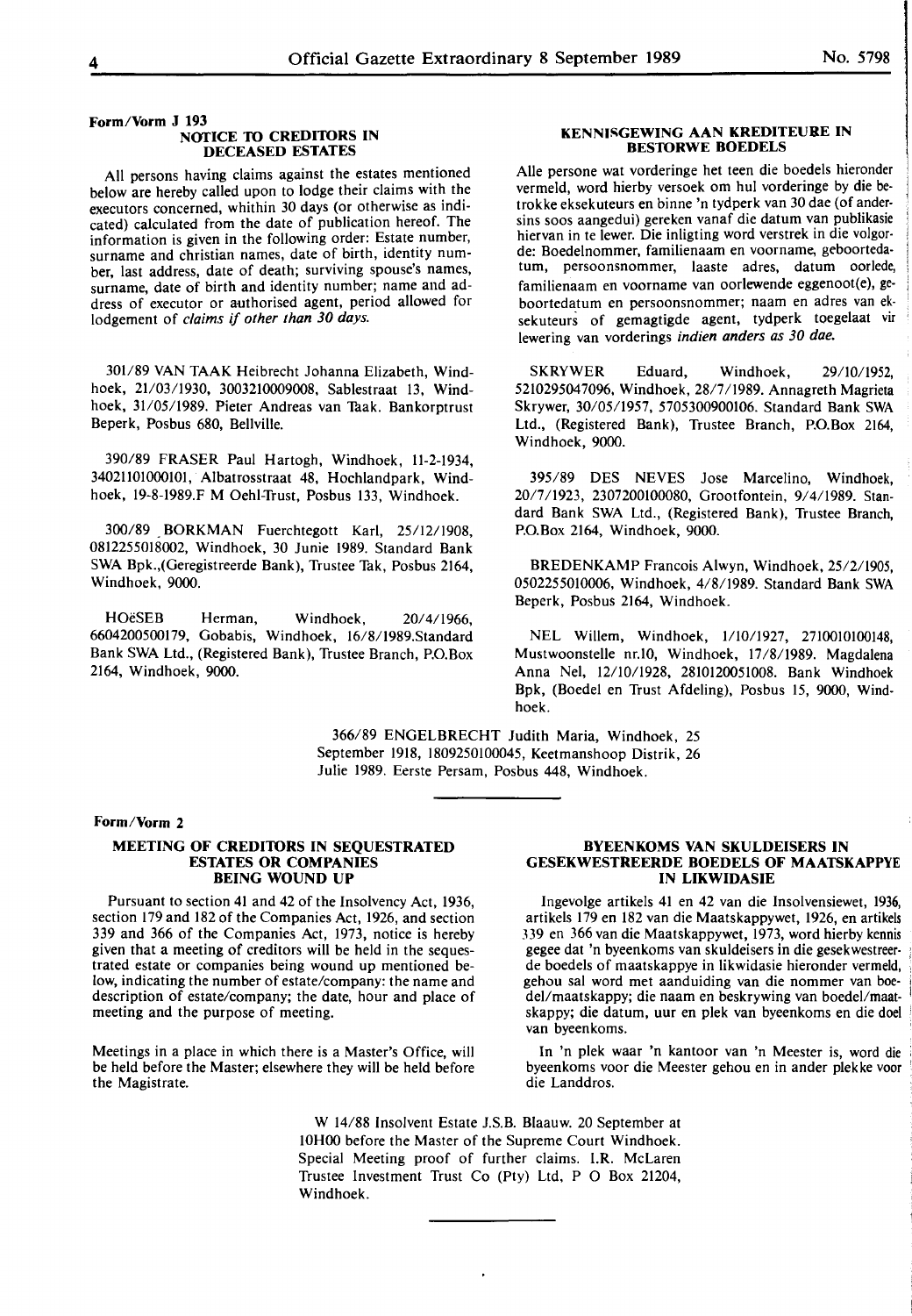#### **Form/Vorm 5**

## **PAYMENT OF DIVIDENDS AND COLLECTION OF CONTRIBUTIONS IN SEQUESTRATED ESTATES FOR COMPANIES BEING WOUND UP**

The liquidation accounts and plans of distribution or contribution in the sequestrated estates or companies being wound up, as the case may be, mentioned below having been confirmed on the date therein mentioned, notice is hereby given, pursuant to section 113(1) of the Insolvency Act, 1936, section 139(2) of the Companies Act, 1926, and section 409(2) of the Companies Act, 1973, that dividends are in the course of payment or contributions are in the course of collection in the said estates or companies as set forth below and that every creditor liable to contribution is required to pay to the trustee or liquidator the <sup>2</sup>mount for which he is liable at the address mentioned below.

#### **UITKEER VAN DIVIDENDE EN INSAMELING VAN KONTRIBUSIES IN GESEKWESTREERDE BOEDELS OF MAATSKAPPYE IN LIKWIDASIE**

Nademaal die likwidasierekeninge en distribusie- of kontribusie-rekenings in die gesekwestreerde boedels of maatskappye in likwidasie, na gelang van die geval, hieronder vermeld op die datums daarin vermeld, bekragtig is, word hierby ingevolge artikel 113(1) van die Insolvensiewet, 1936, artikel 139(2) van die Maatskappyewet, 1926, en artikel 409(2) van die Maatskappyewet, 1973 kennis gegee dat uitbetaling van dividende of insameling van kontribusies aan die gang is in genoemde boedels of maatskappye soos hieronder uiteengesit en dat elke kontribusiepligtige skuldeiser die bedrag deur hom verskuldig by die adres hieronder genoem aan die kurator of likwidateur moet betaal.

W 12/85 Insolvent Estate A.W.S.L. Van Schalkwyk 23.08.89. Dividends to concurrent creditors Fifth Liquidation and Distribution Account. I.R. McLaren Trustee Investment Trust Co (Pty) Ltd, P O Box 21204, Windhoek.

#### **KENNISGEWING**

KENNISGEWING in terme van Artikel 75 van die Boedelwet 66/65

Geliewe kennis **te neem dat** die ondergenoemde **deur die**  Meester van **die Hooggeregshof** Windhoek **as voog aan**gestel is van **die minderjarige:** 

#### **DAISY MASHEGO** (Nr 396/88)

**FM OEHL**  p/a F M OEHL-TRUST Posbus 133 **WINDHOEK**  9000

# **KENNISGEWING**

Kennisgewing in terme van Artikel 75 van die Boedelwet 66/65

Geliewe kennis te neem dat die ondergenoemde deur die Meester van die Hooggeregshof Windhoek as voog aangestel is van die minderjarige:

# **DANIE** CHRISTIAAN GABRIELSEN (Nr 248/89)

F M OEHL p/a F M OEHL-TRUST Posbus 133 WINDHOEK 9000

#### **KENNISGEWING**

Kennisgewing in terme van Artikel 75 van die Boedelwet 66/65

Geliewe kennis te neem dat die ondergenoemde deur die Meester van **die Hooggeregshof** Windhoek **as voog aan**gestel is van **die minderjarige:** 

> OLA NICOLEEN **GABRIELSEN**  (Nr **221/89)**

FM OEHL p/a F M OEHL-TRUST Posbus 133 WINDHOEK 9000

#### **KENNISGEWING.**

In die Boedel van wyle FRIEDRICH AUGUST DIEK-MANN, SWA. Identiteitsnommer 0507030100011, (Boedel Nr. 326/89) in lewe van Otjiwarongo.

Debiteure en Krediteure in bovermelde Boedel word hiermee versoek om hulle vorderings in te lewer en skulde te betaal **aan die** ondergenoemde **binne dertig (30)** dae vanaf datum **hiervan.** 

Mark Marks, E.A.Diekmann, Eksekuteurs Testamenter, p/a Greenacre Estates CC., Posbus 402, KAAPSTAD, **8000.**